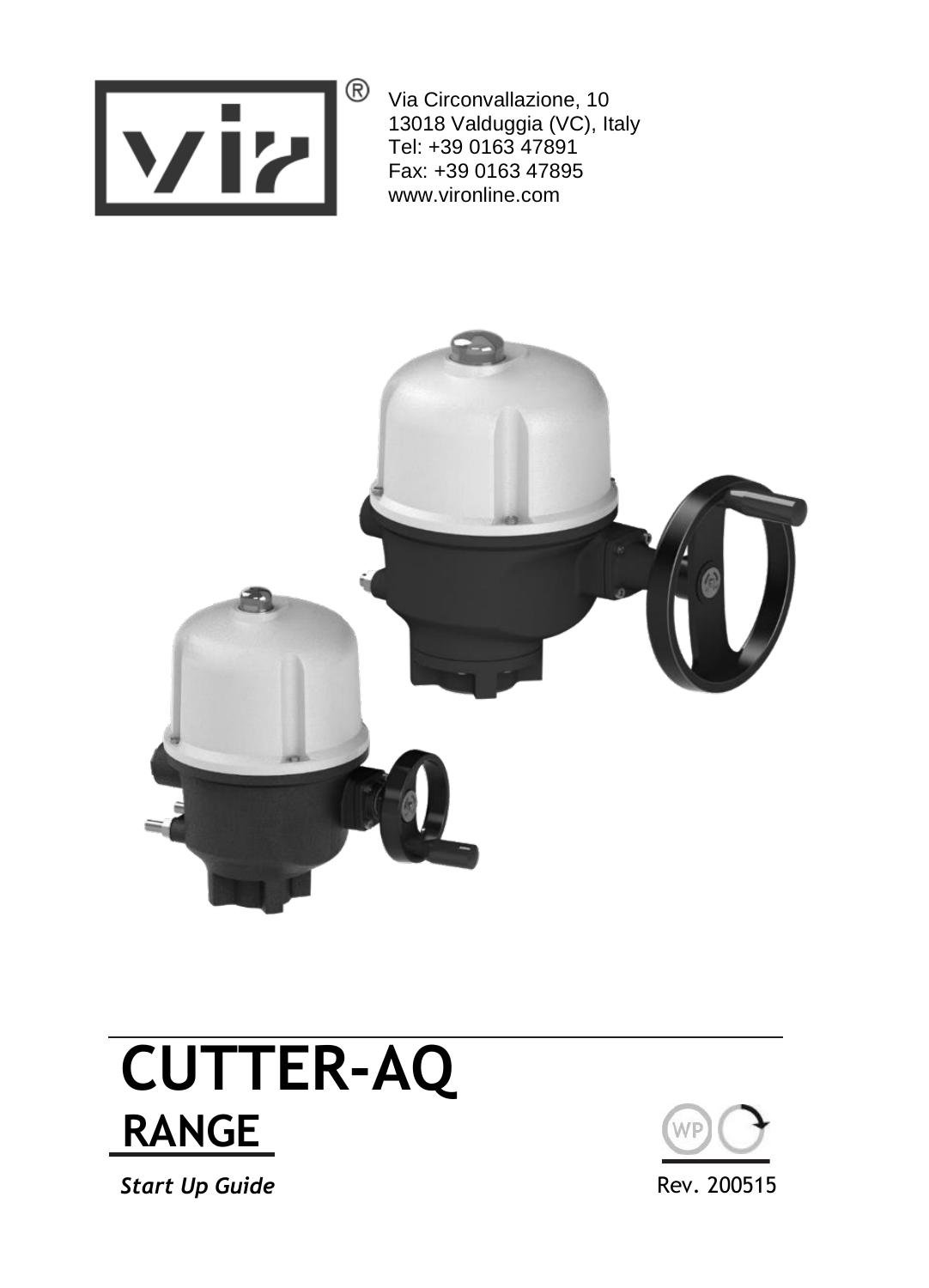#### **TABLE OF CONTENTS**

| 1 |                                                 |  |
|---|-------------------------------------------------|--|
| 2 | PACKAGING, STORAGE AND MAINTENANCE3             |  |
|   |                                                 |  |
|   |                                                 |  |
|   |                                                 |  |
| 3 |                                                 |  |
| 4 |                                                 |  |
| 5 |                                                 |  |
|   |                                                 |  |
|   | 5.2 Position feedback potentiometer (OPTION) 7  |  |
|   |                                                 |  |
|   |                                                 |  |
| 6 |                                                 |  |
|   |                                                 |  |
|   | 6.2 Cams and mechanical stops setting  12       |  |
| 7 | TORQUE LIMITING DEVICE (AQ250/300/500 only)  14 |  |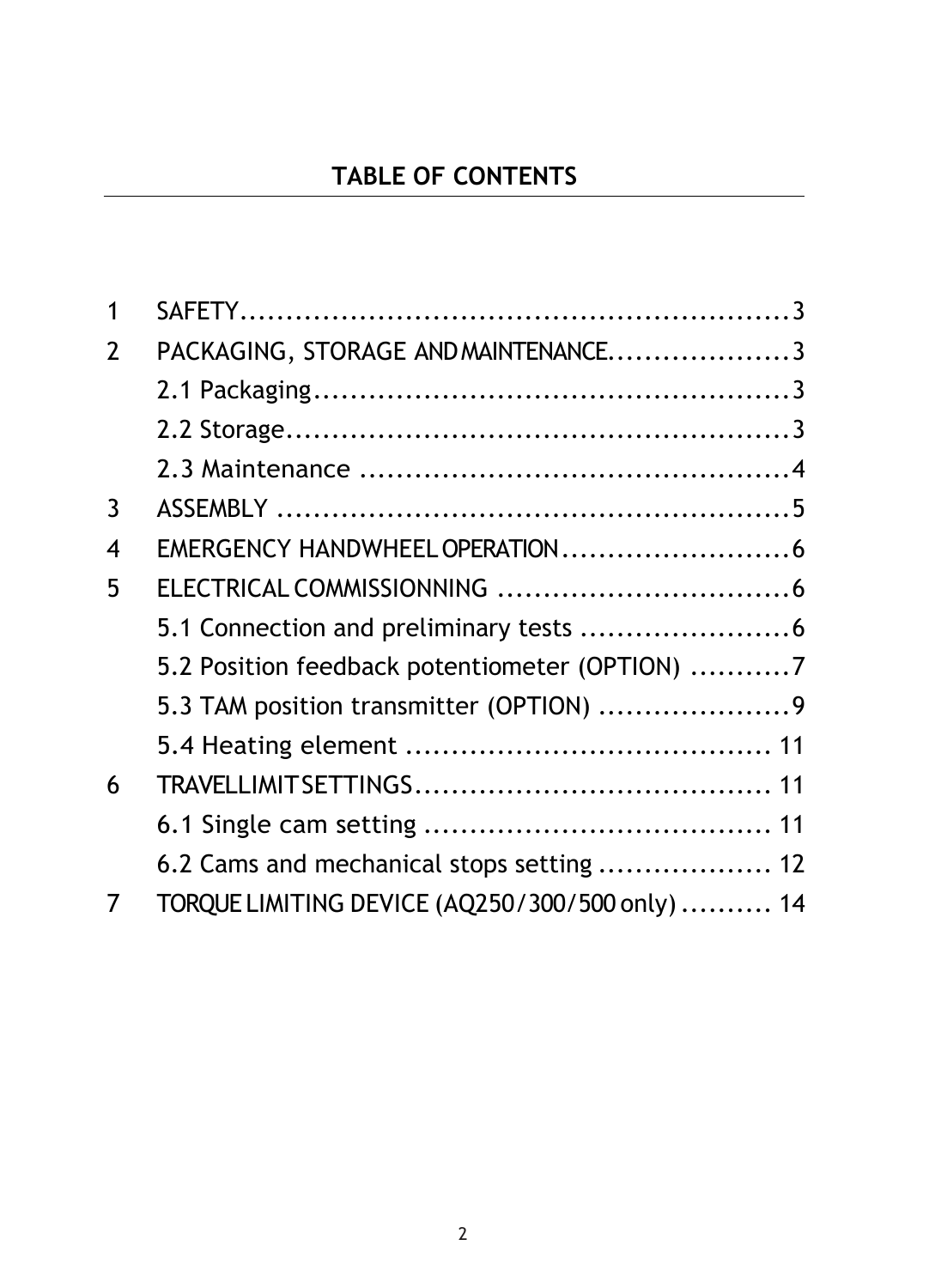

## <span id="page-2-0"></span>**1 SAFETY**

This device complies with current applicable safety standards.

Installation, maintenance and use of this unit require a skilled and trained staff.

Please carefully read this whole document before mounting and starting-up the actuator.

## <span id="page-2-1"></span>**2 PACKAGING, STORAGE AND MAINTENANCE**

## <span id="page-2-2"></span>**2.1 Packaging**

CUTTER-AQ actuators are delivered in a cardboard box of a size equivalent to the actuator and sit in a cardboard wedge.

## <span id="page-2-3"></span>**2.2 Storage**

Actuators should be stored under a shelter, in a clean and dry place and protected from wide temperature variations.

- Avoid placing the actuator directly on thefloor.
	- Check that plugs on cable entries are correctly tightened.
	- Check that cover screws are correctly tightened to ensure weatherproof sealing of the cover.

CUTTER-AQ actuators include electrical components and lubricated gears. Even with a weatherproof enclosure, oxidation, seizing and other alterations may occur if actuators are not correctly stored.



侧

Heating element should be connected to power supply especially if the storage place is wet (standard 230 VAC, except otherwise specified).

#### **What to check after storage**

- 1. Visually check the electrical equipment.
- 2. Manually operate micro-switches, buttons, selectors, etc., to ensure their proper mechanical functioning.
- 3. Manually operate the actuator.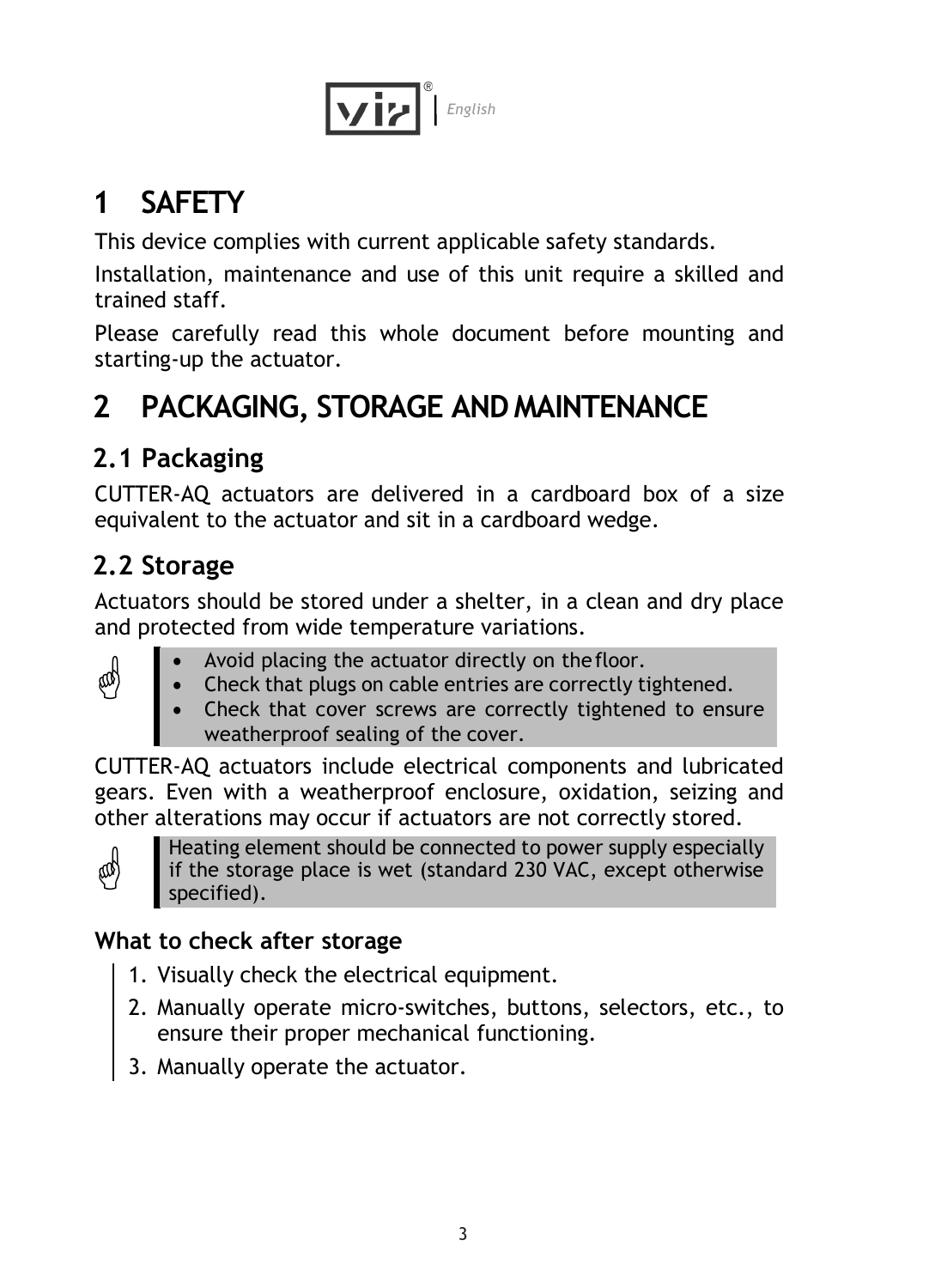

#### **What to check on installed non-commissioned actuators**

If you expect a long period between actuator mounting and electrical wiring:

- 1. Visually check that cable entries and cover are tightly closed.
- 2. In case of outdoor installation, cover the unit with a plastic protective film.

#### **Actuators equipped with electronic components**

Long term storage of electronic components which are not in service increases the risk of malfunction. This is not advisable.

If a long term storage is absolutely necessary, we strongly recommend a revision of the electronic boards in our factory before actuator usage.

#### <span id="page-3-0"></span>**2.3 Maintenance**

This actuator features lifetime lubrication. While the device is correctly mounted and sealed, no specific maintenance is required.

Test once a year the motor operation and make sure that the electrical compartment is free from condensation.

If it operates in a wet atmosphere, this actuator includes an anticondensation heater to avoid condensation build-up.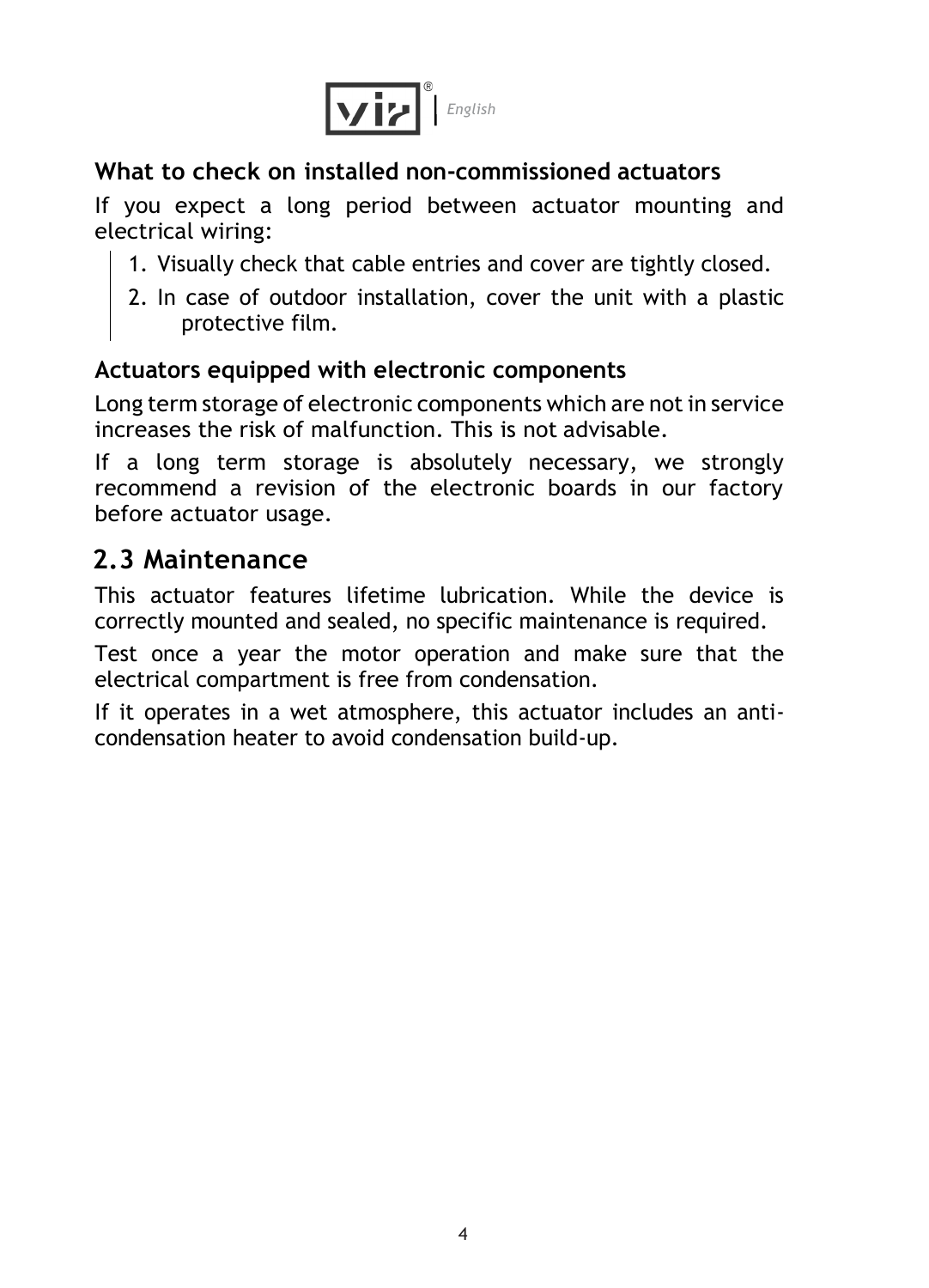

## <span id="page-4-0"></span>**3 ASSEMBLY**

Actuator should be attached directly to the valve using proper bolts or via a proper interface.

After assembly, the actuator can operate in any position.

However:

¢

- do not lift the actuator by the handwheel to avoid damage on internal gearing
- cable glands must not be oriented upwards (loss of water tightness)

## **Changing closing direction indication**

As a standard, CUTTER-AQ actuator is configured to close clockwise. If the actuator must close counter-clockwise, you can change orientation of the position indicator cap.



Standard indicator orientation Reverse indicator orientation



for clockwise closing for counter-clockwise closing

#### **How to change cap orientation**

- 1. Disassemble the cover then the cap.
- 2. Turn the cap 90°.
- 3. Reassemble the cap then the cover.

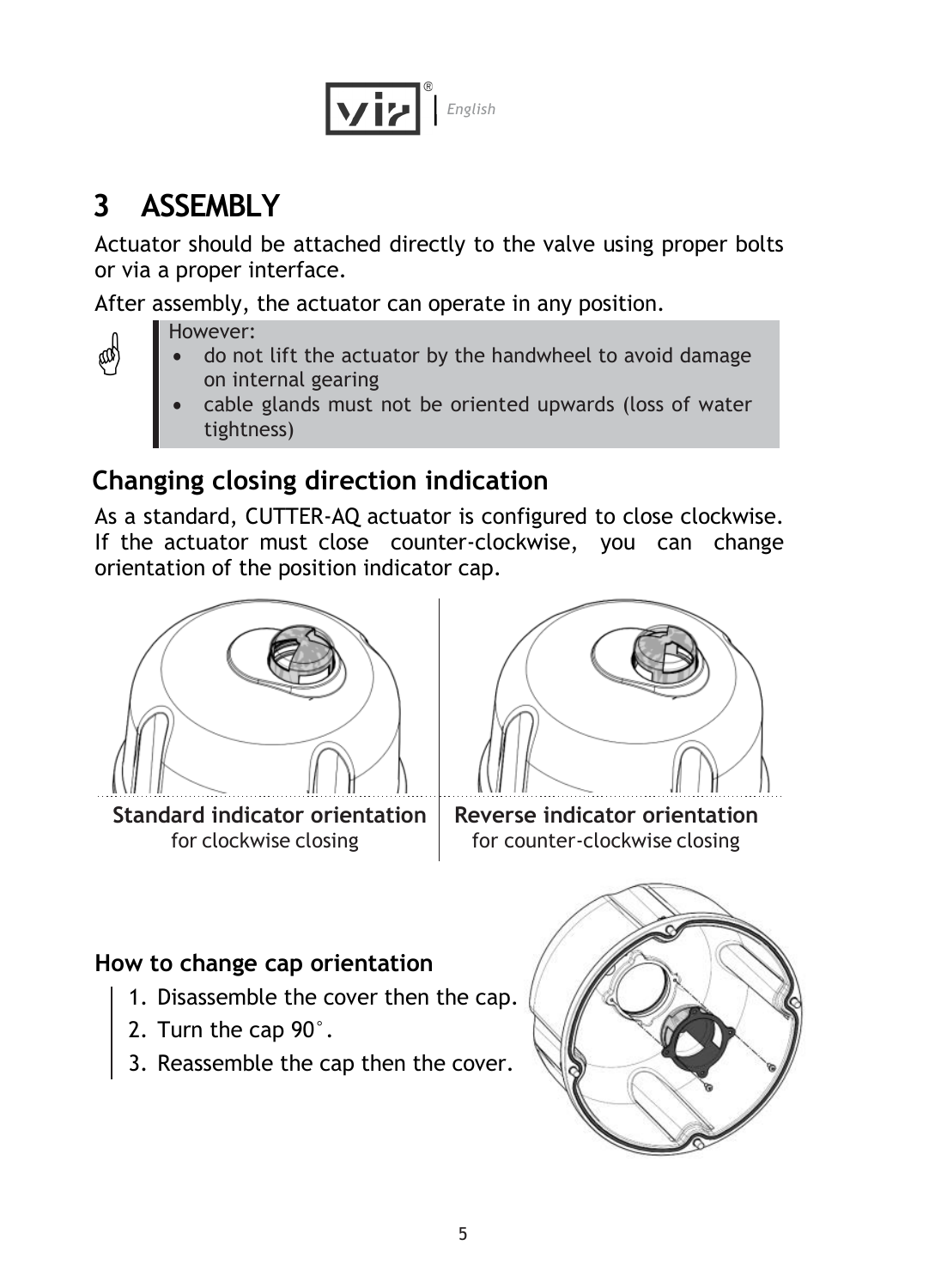

## <span id="page-5-0"></span>**4 EMERGENCY HANDWHEELOPERATION**

CUTTER-AQ actuators feature a handwheel for emergency operation.

To avoid potentially harmful turning protruding parts during electrical operation, CUTTER-AQ handwheels feature a foldable handle: you can fold it during electrical operation and unfold it if you need to operate the actuator manually.

## <span id="page-5-1"></span>**5 ELECTRICAL COMMISSIONNING**

# $\sqrt{2}$  $\Omega$

#### <span id="page-5-2"></span>**5.1 Connection and preliminary tests**

- **8**  Capacitor
- **7**  Switches board
- **6**  Torque limiter
- **5**  Motor
- **4**  Heating resistance
- **3**  Cams
- **2**  Terminal block
- **1**  Position indicator

Actuator and its components are wired to internal terminal blocks. To proceed to the wiring, remove the cover and pass the cables

through the M20 cable entries cable entries.

Please refer to the wiring diagram enclosed for terminal numbering.

Both thermal protector and torque limit switches must be integrated into your control system in order to prevent potential damage to the actuator or valve.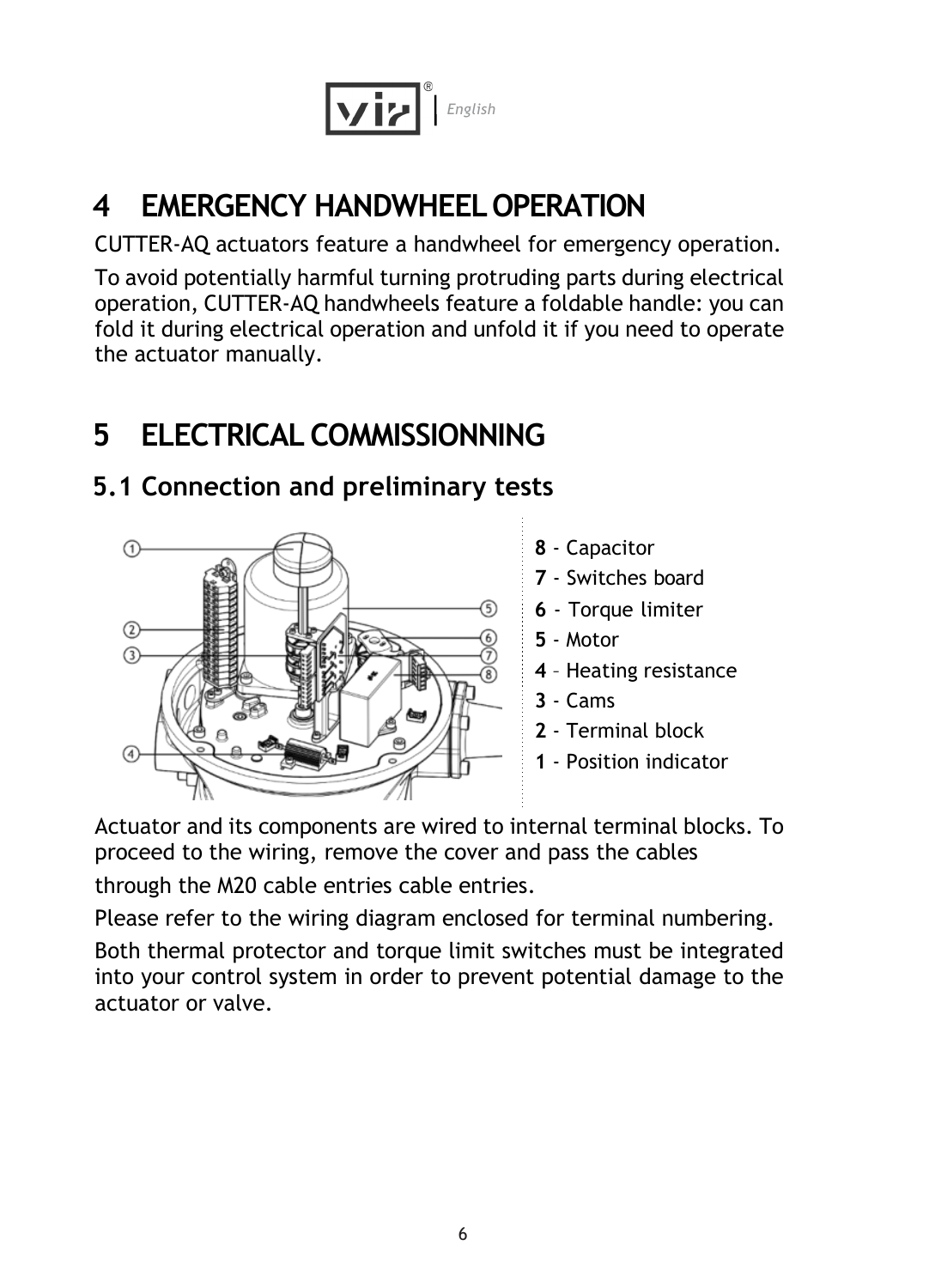

#### **What to check after wiring**

Once actuator wiring is completed, please check the following:

- 1. Make sure that power supply voltage matches information on the sticker on the side of the actuator.
- 2. Check that all connectors or cable glands are correctly tightened.
- 3. Manually drive the valve to a mid-travel position.
- 4. Electrically operate counter-clockwise rotation and check that the motor rotates in the right direction.
- 5. Manually press on the counter-clockwise travel limit switch then the motor should stop.
- 6. Repeat steps 4 and 5 for clockwise direction.
- ☝
- If any fault is detected at this stage, please check again the whole wiring.

#### <span id="page-6-0"></span>**5.2 Position feedback potentiometer (OPTION)**

The potentiometer used for actuator position feedback is driven by the travel cam block system.

For clockwise closing:

0% position indicates a closed valve



100% position indicates an open valve.

Resistance value is measured between 16 and 17 terminals.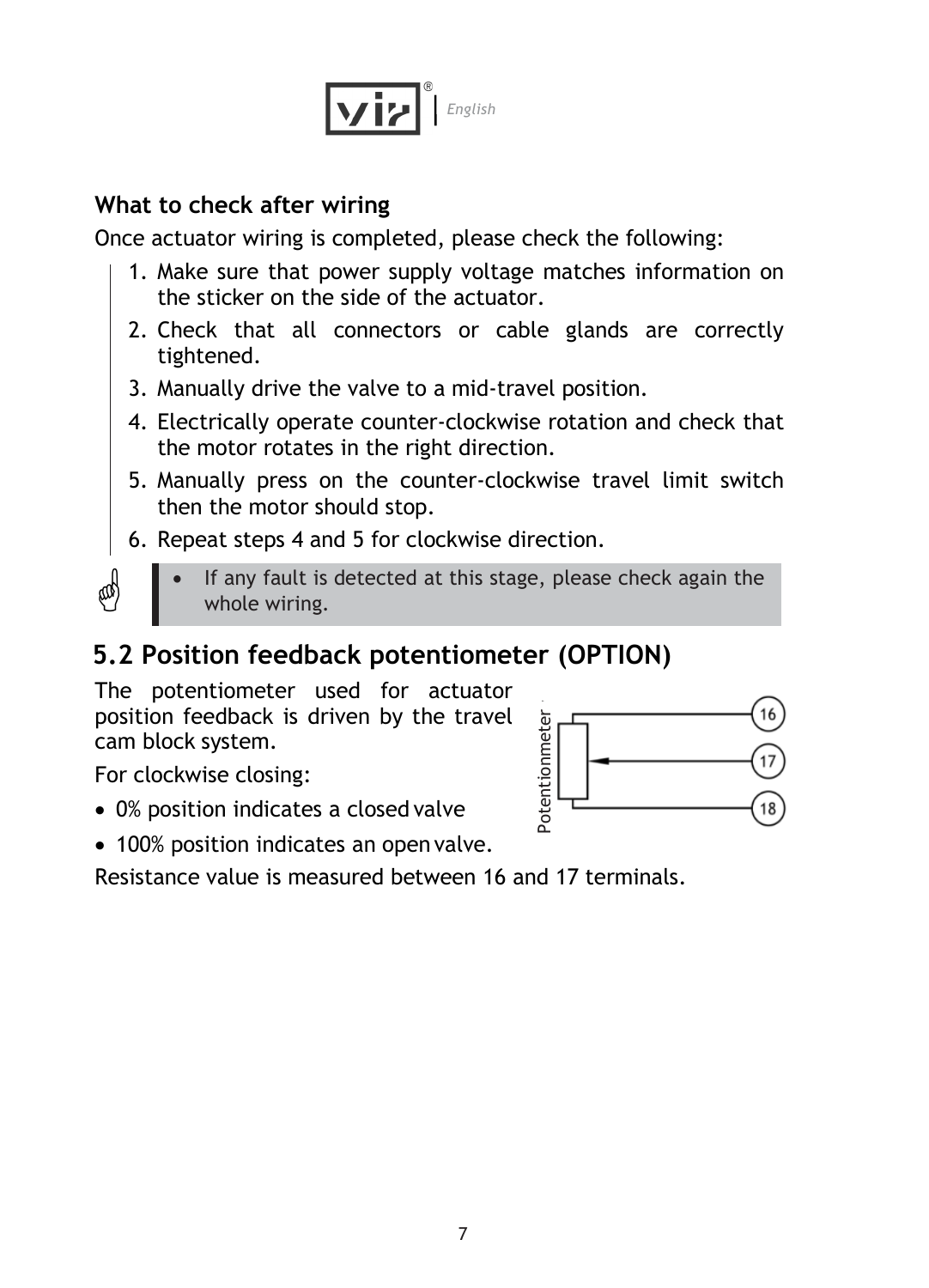

#### **How to set the potentiometer circuit board**

You can set the zero of the potentiometer with the **0% position screw**. Use a flat blade screwdriver to turn this screw.

- 1. Drive the actuator to the **CLOSED** position.
- 2. Untighten the positioner pinion blocking screw.
- 3. Adjust the potentiometer by turning its shaft so that the resistance value exceeds 0 Ohm and regularly increases then turn backwards to reach the closest value to 0 Ohm. Tighten back the positioner pinion blocking screw.
- 4. Drive the actuator to the **OPEN** position and write down the resistance value corresponding to the 100% position.
- 5. Come back to the **CLOSED** position and check that the resistance shows a repeatable near zero value for the 0% position.



*Position feedback potentiometer (Left) & TAM position transmitter (Right)*

#### **Signal inversion**

To change the signal variation direction, invert potentiometer wires on the terminal block (e.g. for a connection on 16/17/18, invert 16 and 18).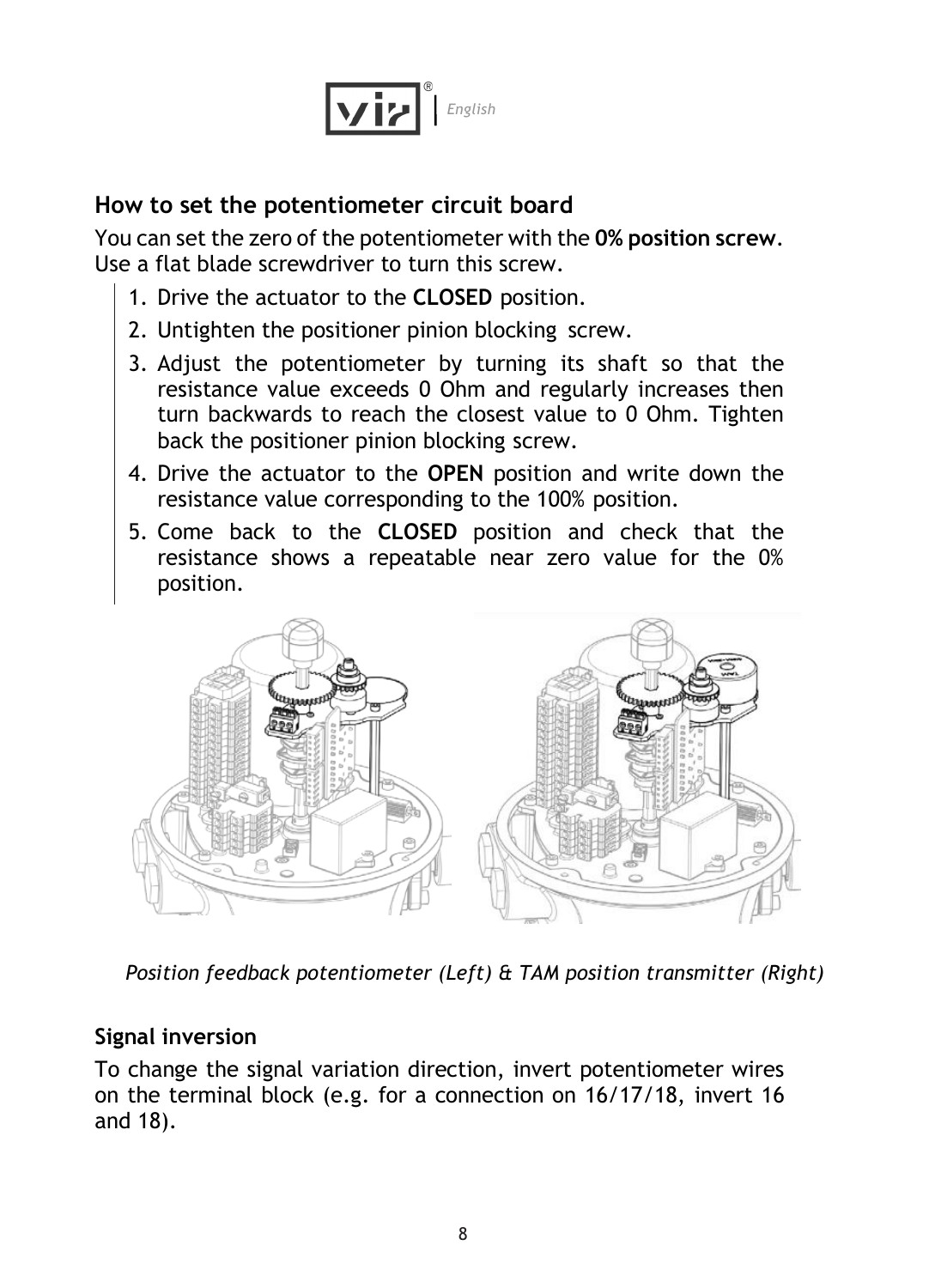

#### <span id="page-8-0"></span>**5.3 TAM position transmitter (OPTION)**

The TAM transmitter delivers a 4 to 20 mA signal linearly proportional to the angular position of the valve.

#### **Electrical connections**

To connect TAM, refer to the wiring diagram supplied.

Filtered or stabilized power supply should be provided within the 12 to 32 VDC range. Maximum admissible resistance values are given in the following table:

|            | Position transmitter<br>$0/4 - 20mA$<br>80<br>mA<br>81<br>$-\$<br>12-32VDC | DC supply<br>(volts) | Max. admissible resistance<br>(ohms) |
|------------|----------------------------------------------------------------------------|----------------------|--------------------------------------|
| <b>TAM</b> |                                                                            | 17                   | 150                                  |
|            |                                                                            | 74                   | 750                                  |
|            |                                                                            |                      | 1050                                 |

#### **Signal direction inversion**

The TAM transmitter, when supplied with a clockwise closing actuator, provides a signal that rise from close position to open position.

If an opposite signal variation is required, simply move 2 jumpers on the board near the potentiometer:

- direct signal: jumpers on 1-3 and 2-4
- reversed signal: jumpers on 1-2 and 3-4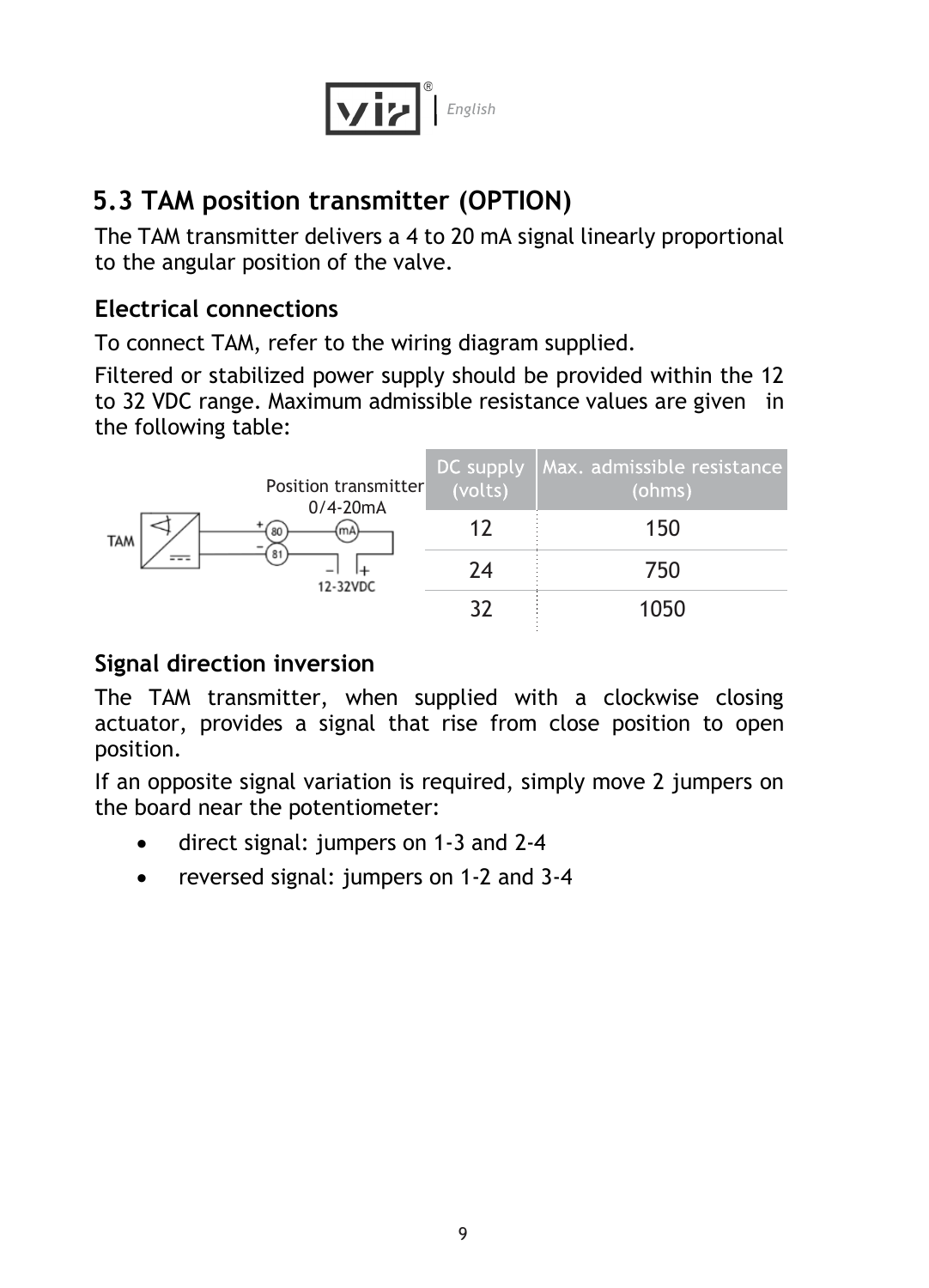

How to set TAM

- 1. Connect a milli-amp meter on terminal block.
- 2. Always start by adjusting the 4mA.
- 3. Drive actuator to the position corresponding to the 4 mA (**CLOSED** position).
- 4. Untighten the potentiometer pinion blocking screw. Adjust the potentiometer shaft so that the output current reaches a minimum value.



5. Turn backwards until the current value regularly increases then turn backwards again and stop as soon as the minimum value determined here above is reached and tighten back the potentiometer pinion blocking screw.

The potentiometer is then positioned at the very beginning of its track.

- 6. Then, use the TAM adjustment screw marked as **0/4mA** to adjust the current to a value as close to the 4 mA as possible.
- 7. Drive actuator to the position corresponding to the 20 mA (open position).
- 8. Turn the screw marked **20mA** in order to read exactly 20 mA on the milli-amp meter.
- 9. Come back to the closed position and check that, for the 0% position, the signal current shows a close to 4 mA and repeatable value.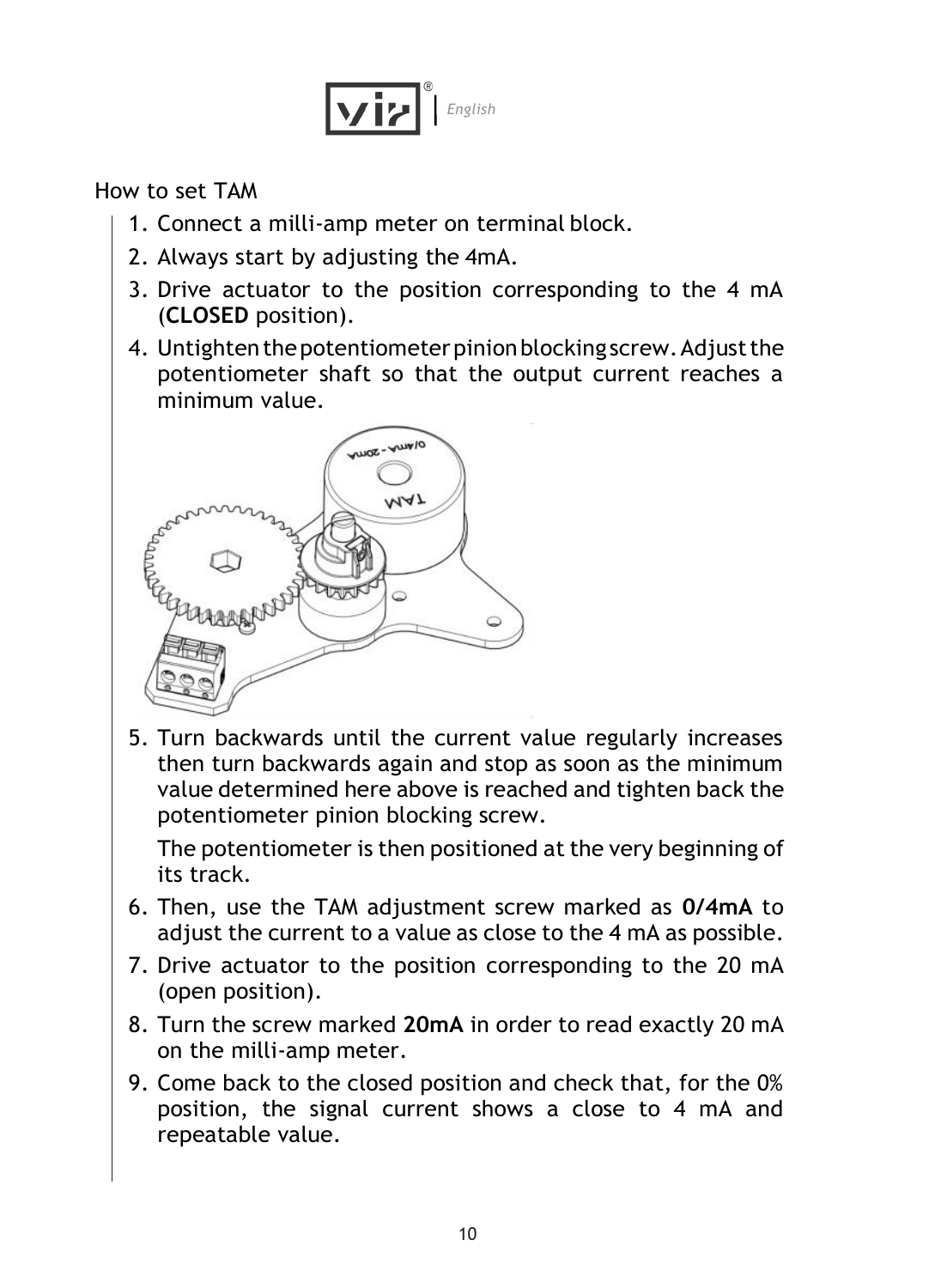

#### <span id="page-10-0"></span>**5.4 Heating element**

Each actuator includes a heating resistor.

As soon as the actuator is installed in the field, it is recommended to power the resistor to prevent condensation.



Immediately put the cover back in place after start-up while ensuring its seal is clean. Never leave actuator electrical components without their protection cover.

In case of water intrusion:

- Dry electrical components before putting back the cover.
- Check electrical insulation.

## <span id="page-10-1"></span>**6 TRAVELLIMITSETTINGS**

The actuator is factory-set for a 90°travel. It features 2 devices to limit the travel:

- Cams trigger switches to switch off power at an end position or to signal a position
- Mechanical stops mechanically block rotation to protect the valve in case of over-travel. **They must not be used as travel limits.**

#### <span id="page-10-2"></span>**6.1 Single cam setting**

The cam rotates with the output shaft and triggers a switch by pushing on its lever.

Cams orientation are factory pre-set, yet you can still re-adjust them during the commissioning if necessary.



| Rep. | <b>Function</b>                | Status before installation |
|------|--------------------------------|----------------------------|
|      | Clockwise travel limit         | Pre-wired, cam pre-set     |
|      | Counter-clockwise travel limit | Pre-wired, cam pre-set     |
|      | Clockwise signaling            | To wire, to set            |
|      | Counter-clockwise signaling    | To wire, to set            |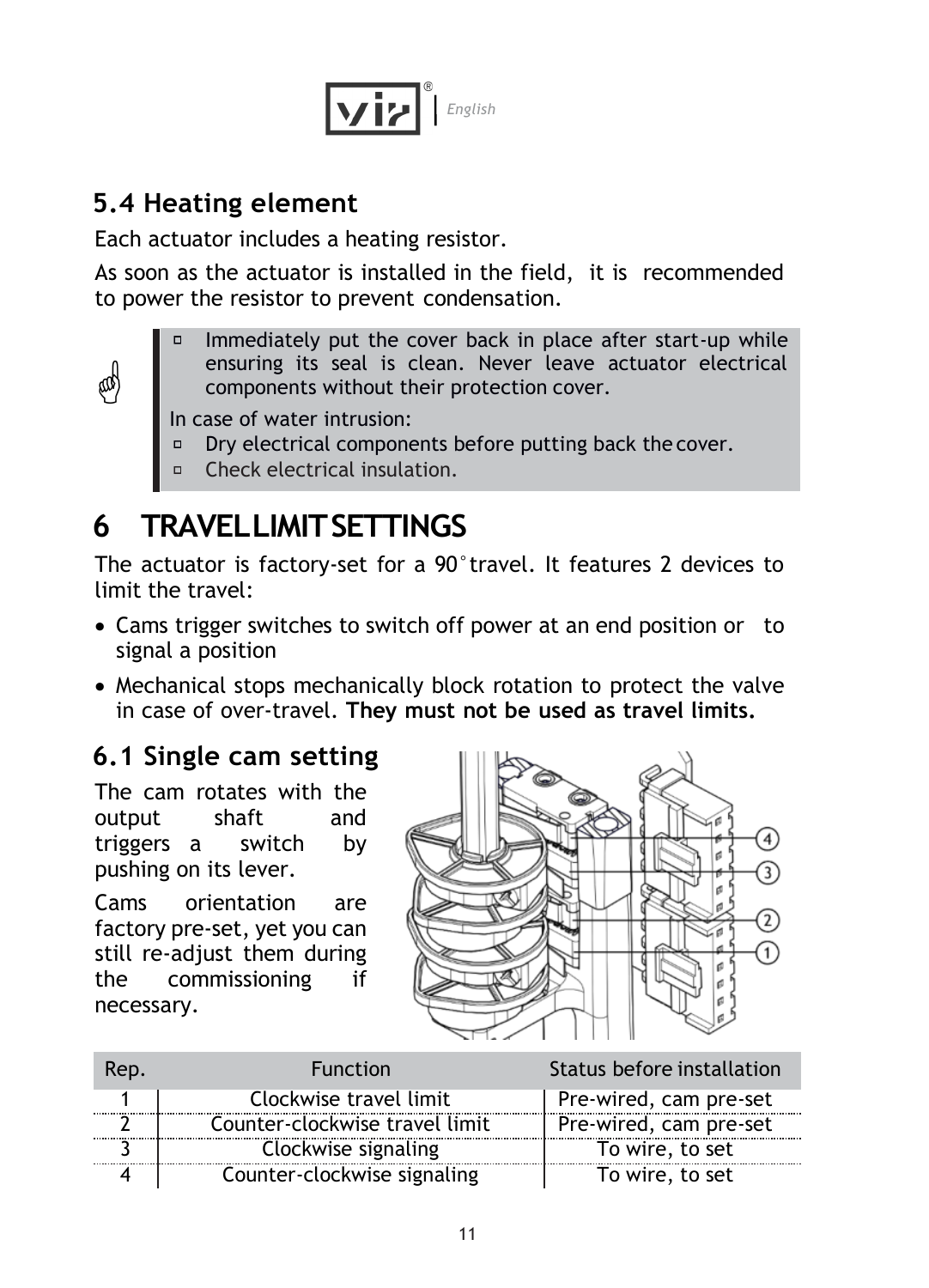

#### **How to adjust a single cam**

☝

Œ

Take care that cams get to the lever according to its inclination direction, otherwise you could damage the switch.

At the desired position of the actuator output:



1) Turn the setting screw of the corresponding cam with a flat blade or a Phillips screwdriver.

cam disk is then turning.

2) Set the cam disk until you hear a click from the switch. It indicates the trigger of the switch.

If the actuator is supplied mounted on a valve, following settings should have been performed by the supplier.

### <span id="page-11-0"></span>**6.2 Cams and mechanical stops setting**

On CUTTER-AQ switch actuators, both cams and mechanical stops can be set.

The actuator stops on open and closed position when the travel limit switch is tripped.

#### **Travel limit settings**

The mechanical stops (**1**: counterclockwise – **2**: clockwise) avoid overtravel in case of handwheel operation.

They can be set on the actuator or on the gearbox if a gearbox is fitted on the  $\overline{0}$ actuator.

Fine adjustment of the stop screws position is possible within a limit of ±2°maximum. These screws are located on the lower side of the actuator.

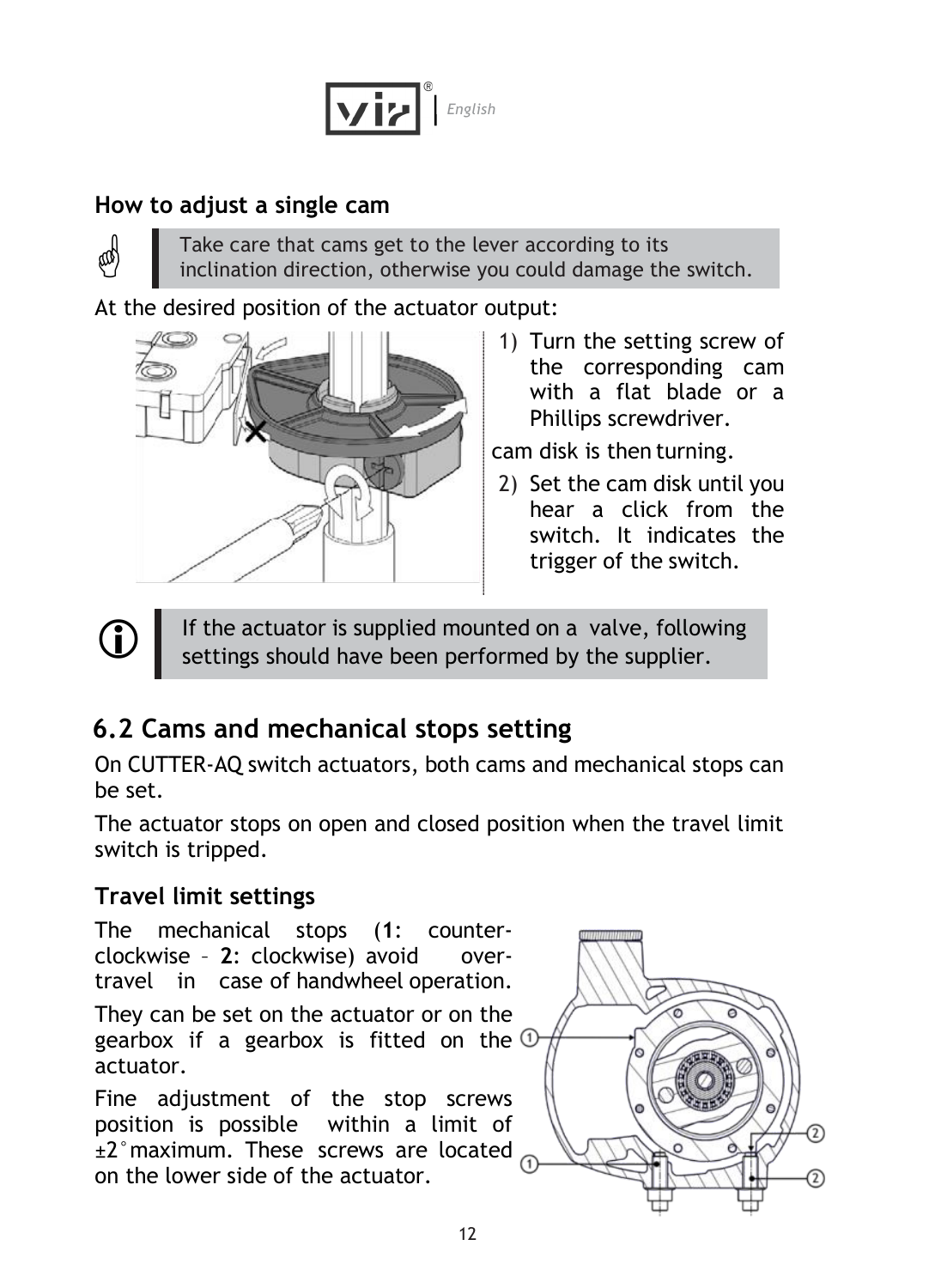

**How to adjust cams and mechanical stops for both directions**



One turn of the adjustment screw =  $4^\circ$  angle variation at the actuator output.

Clockwise mechanical stop setting

- 1. Untighten the nut corresponding to clockwise mechanical stop and turn the mechanical stop 2 turns back.
- 2. Drive the actuator to clockwise travel limit position.
- 3. Get the clockwise mechanical stop in contact with output sleeve then move it back of 1.5 turns.
- 4. Retighten nut to keep mechanical stop in position.

*Clockwise travel limit switch cam setting*

5. Set the cam corresponding to clockwise travel limitswitch.

*Clockwise signaling switch cam setting (if wired)*

- 6. Drive slightly the output in the counter-clockwise direction using manual override.
- 7. Set the cam corresponding to clockwise signaling switch.

*Counter-clockwise settings*

- 8. Untighten the nut corresponding to counter-clockwise mechanical stop and turn the mechanical stop 2 turns back.
- 9. Drive the actuator to the counter-clockwise travel limit position.
- 10. Redo settings steps 3 to 7 for counter-clockwisedirection.

Perform complete electrical valve opening and closing operations. It is mandatory that the motor stops on the travel limit switch and not on the mechanical stop (check available extra travel to the stop with handwheel).